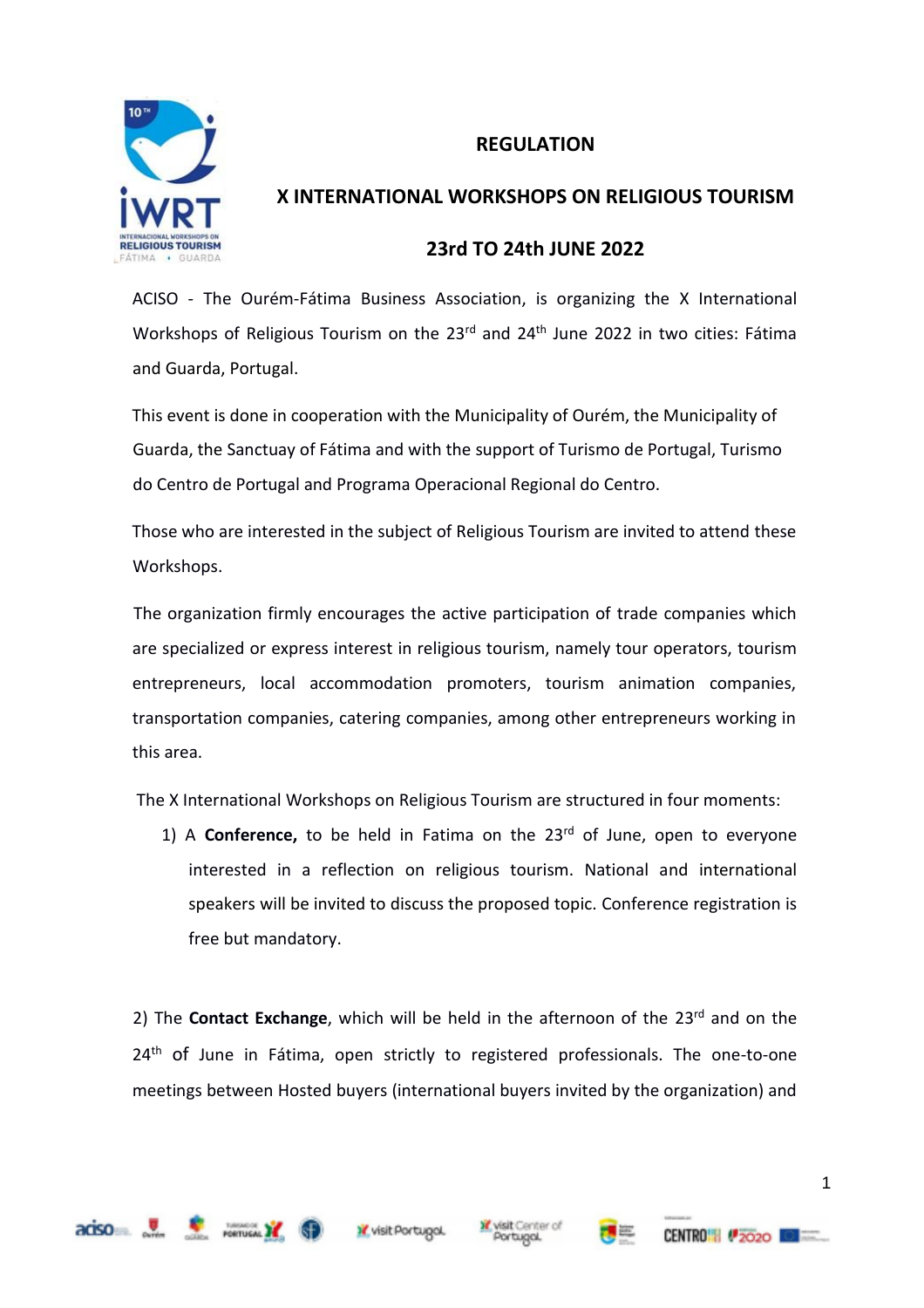Suppliers (companies that sign up to establish contacts with *Hosted Buyers*) will be prebooked. During this session, the presence of Exhibitors will be allowed and encouraged.

3) A **Specific Section on Tourism of Jewish Heritage**, to be held in the city of Guarda, starting from the 24<sup>th</sup> of June, at night, organized by the Municipality of Guarda for the ones interested in this subject.

4) The **Post-tours**, organized by the Regional Tourism Promotion Agencies - ACISO's partners. In this case, registrations are strictly limited to *Hosted Buyers* who have previously expressed their interest in participating.

## **PARTICIPATION / ATTENDANCE**

The participation in these Workshops foresees four categories:

- **1. Conference:** open to the general public's participation in the morning of the 23rd of June. This attendance is free;
- **2. Hosted Buyers**: foreign tourist operators, from consolidated and emerging markets, with outgoing operations specialized in religious tourism, who are invited by the Organization to participate in the event. Invitations made will be limited by the Organization, taking into account the need for geographic diversification, the turnover of participation and the respective profile. Hosted Buyers who work with religious tourism may, through their own initiative, express interest in being invited. This participation includes attendance to the Conference and one-to-one meetings, as well as a special program including familiarization tours with the national tourist offer (FAM trips). Participation in all these components is free.
- **3. Suppliers**: Tour operators, travel agents, hoteliers and business people from the tourism sector with religious tourism operations who wish to reinforce their presence in the Event through the attendance of One-to-One meetings with the purpose of promoting their products / services. The Organization









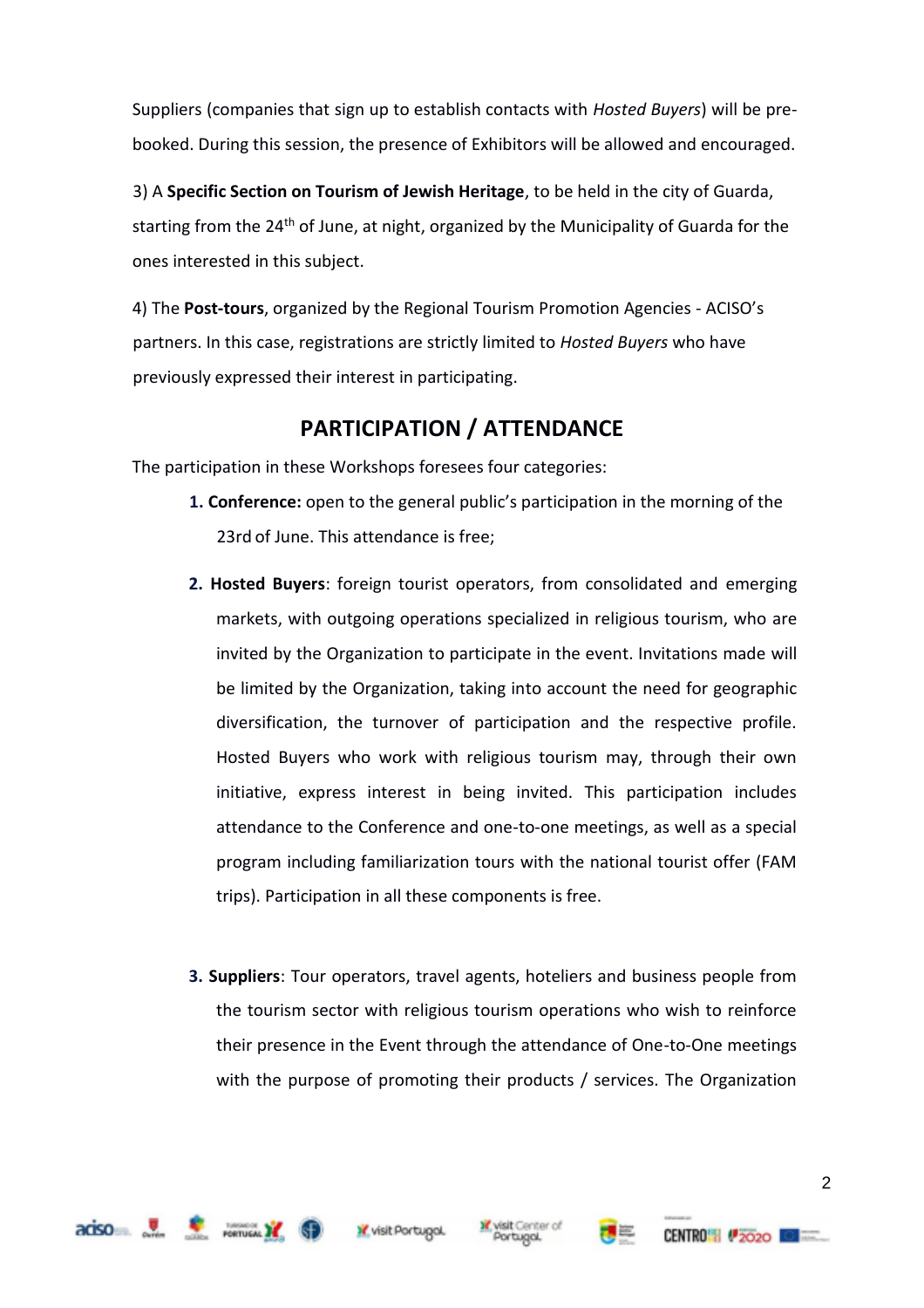particularly encourages the participation of operators specialized in incoming, accommodation, catering, transport, tourist animation and other services of a similar nature.

**4. Exhibitors**: Institutional entities and sponsors, tour operators, travel agents, hoteliers and business people from the tourism sector with religious tourism operations who wish to reinforce their presence in the Event through an exhibitor table where they show their products / services. The Organization particularly encourages the participation of operators specialized in incoming, accommodation, catering, transport, tourist animation and other services of a similar nature.

## **REGISTRATIONS**

IWRT registrations are limited and made according to the four participation categories participation presented in the previous point: Conference, Hosted Buyers, Suppliers and Exhibitors.

**ONLY REGISTRATIONS WILL BE ACCEPTED FROM PEOPLE WHO CAN PROVE THAT THEY ARE FULLY VACCINATED AGAINST COVID-19, BY PRESENTING THE EU DIGITAL CERTIFICATE (VACCINATION OR RECOVERY CERTIFICATES) OR CERTIFICATES RECOGNIZED AS EQUIVALENT BY THE EUROPEAN COMMISSION, ISSUED BY THIRD COUNTRIES, UNDER CONDITIONS OF RECIPROCITY.** (Consult the list a[t SNS 24\)](https://www.sns24.gov.pt/tema/doencas-infecciosas/covid-19/prevencao/prevencao-dos-viajantes/#sec-4).

## **A. Conference Registration (23rd of June, 2022)**

Registration is free but mandatory on the website: www.iwrt.pt

Conference registration does **not** include participation in the **Contact Exchange**, meals or visits. Registrations will close on the 15<sup>th</sup> of June, 2022.







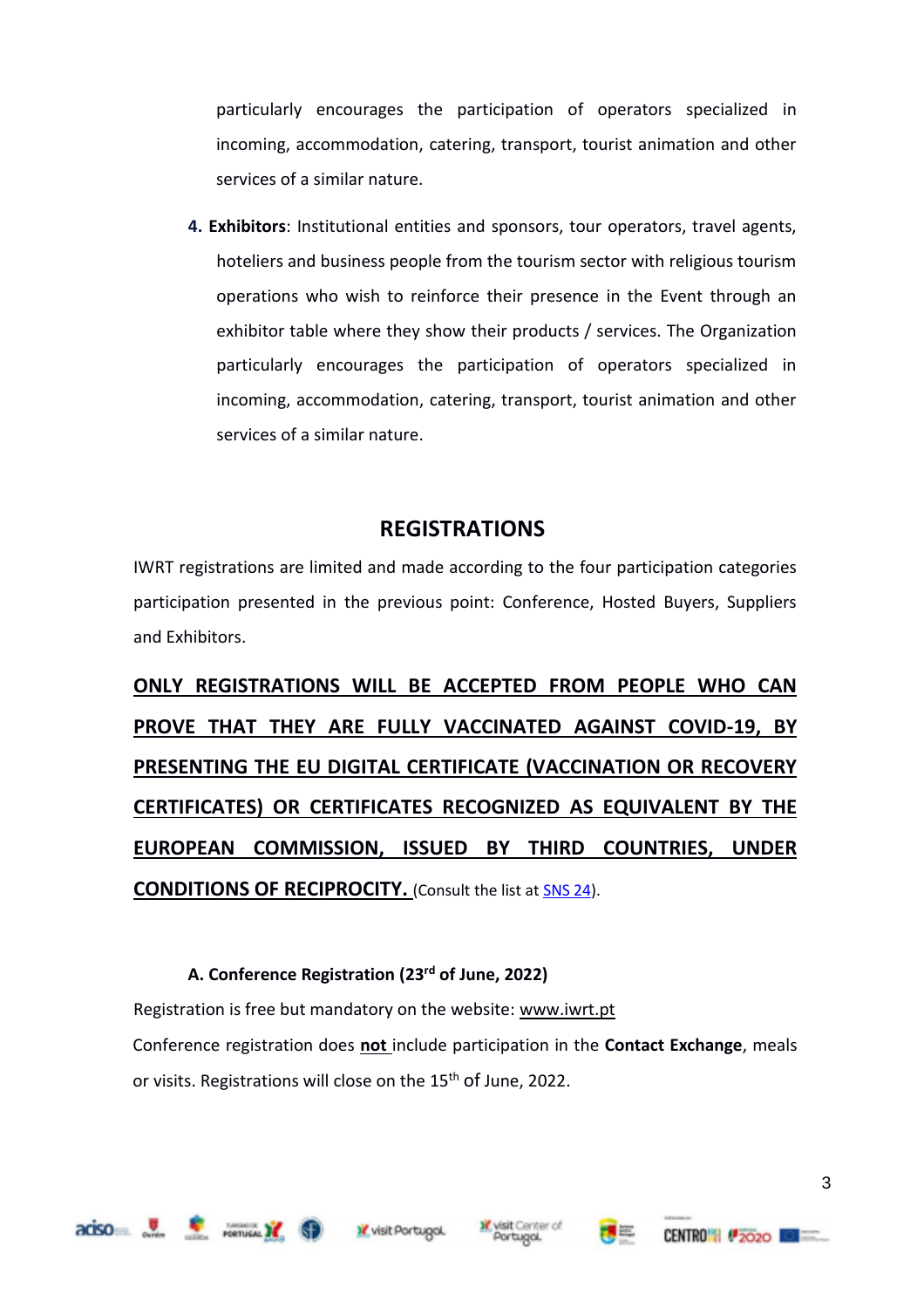#### **B. Hosted Buyer Registration**

**Each Entity/Company can register one participant.** The organization encourages all the outgoing operators who work with Fátima-Portugal and/or Religious Tourism to register on the website www.iwrt.pt. Hosted Buyers from the Iberian Peninsula are excluded from the event.

The Organization will conduct a selection of Hosted buyers considering internal criteria, namely geographical diversity, turnover of operators and degree of expertise in Religious Tourism.

In order to guarantee the quality of the event, especially during the Contact Exchange, **the number of registrations is limited**. The Organization may interrupt, terminate or resume registration at any time, accepting pending applications in order of entry.

The Organization supports all expenses related to the event, namely air transport, accommodation, meals and social program. Personal expenses, such as communications, minibars and travel insurance, are not included in the expenses covered by the Organization.

The program does not provide for *kosher* food.

In addition to access to the entire event, Hosted Buyers are also invited to register for a Fam-Trip organized by the Regional Tourism Promotion Agencies, partners of the Event.

Hosted Buyers who wish to attend the X IWRT but are not vaccinated against or recovered from COVID-19 are barred from attending the in-person event. However, they can follow the Conference by streaming and can participate in the One-to-One Online meetings to be held on June 25<sup>th</sup>, 2022.

The presence of Hosted Buyers at the scheduled One-to-One meetings is mandatory. Failure to participate, or absence, without plausible justification, will prevent Hosted Buyer from registering and / or participating in future workshops.









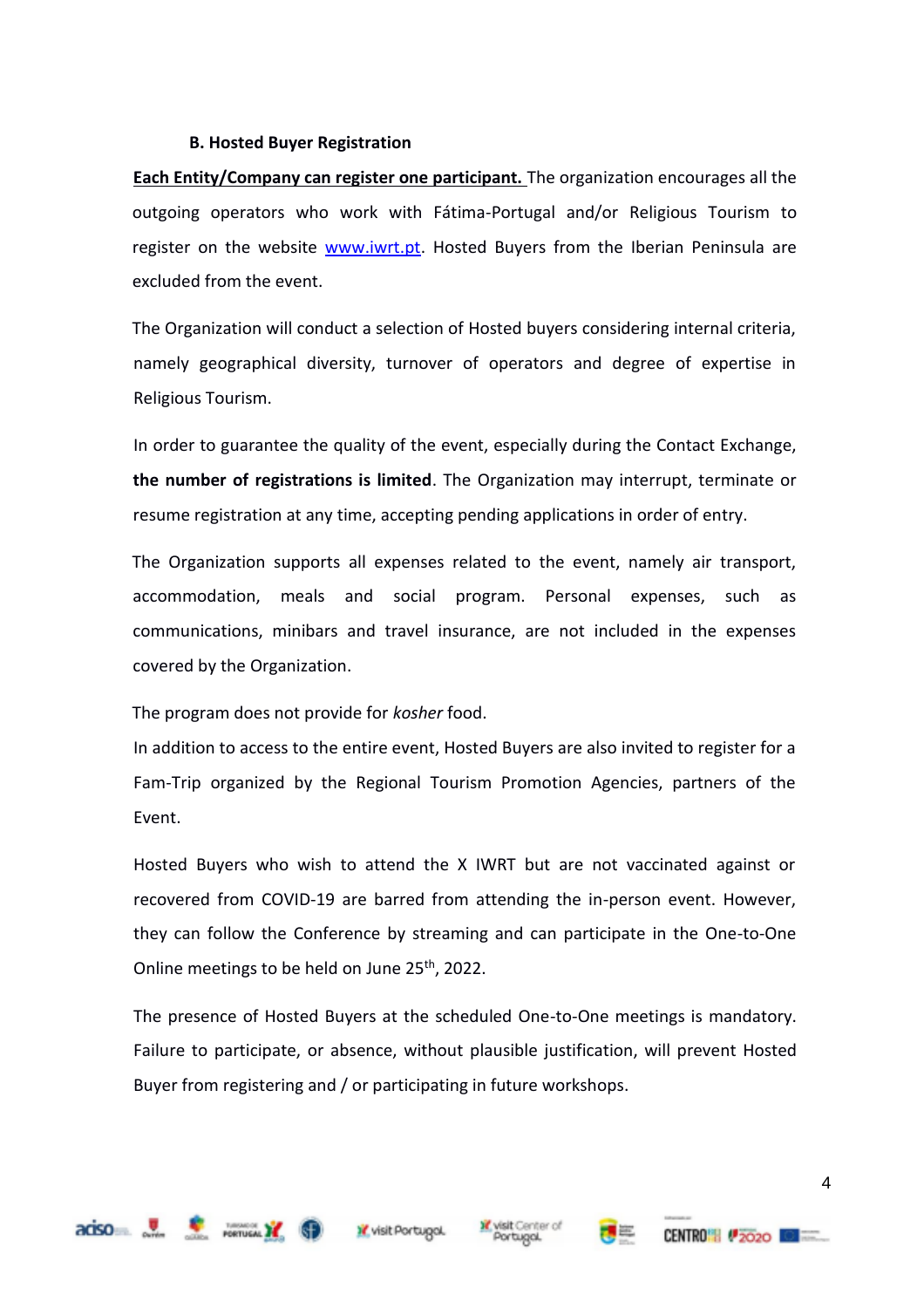Hosted Buyers are prevented from promoting their own product or service.

For the registration to be effective, the full acceptance of the document "Terms and Conditions for Hosted Buyers", available in the Registration Form, is mandatory.

#### **C. Supplier Registration**

As Suppliers, companies can register up to 2 representatives. Registration must be concluded by the  $23^{rd}$  of May, 2022. This date can be anticipated if the event is completed. The Registration will be considered confirmed only after payment and validation by the Organization.

In order to guarantee the quality of the event, especially during the Contact Exchange, **the number of registrations is limited**. The Organization may interrupt, terminate or resume registration at any time, accepting pending applications in order of entry.

If considered timely and operationally possible, the indicated closing date of registrations may be postponed.

### **Registration fee as a Supplier (full program):**

- 1. First representative  $-300€$  plus VAT at the statutory rate in effect in Portugal on this date, with access to One-to-One meeting;
- 2. Second Representative  $-$  250€ plus VAT at the statutory rate in effect in Portugal on this date, with access to the One-to-One meeting;
- 3. ACISO members will have a discount of 30€ off the value before VAT, in the total amount for this type of participation;
- 4. The registration fee must be paid up to 48 hours after the organization confirmation.
- 5. European Suppliers must be registered with VIES (VAT Information Exchange System).

Suppliers who register for the presential event will also have the opportunity to







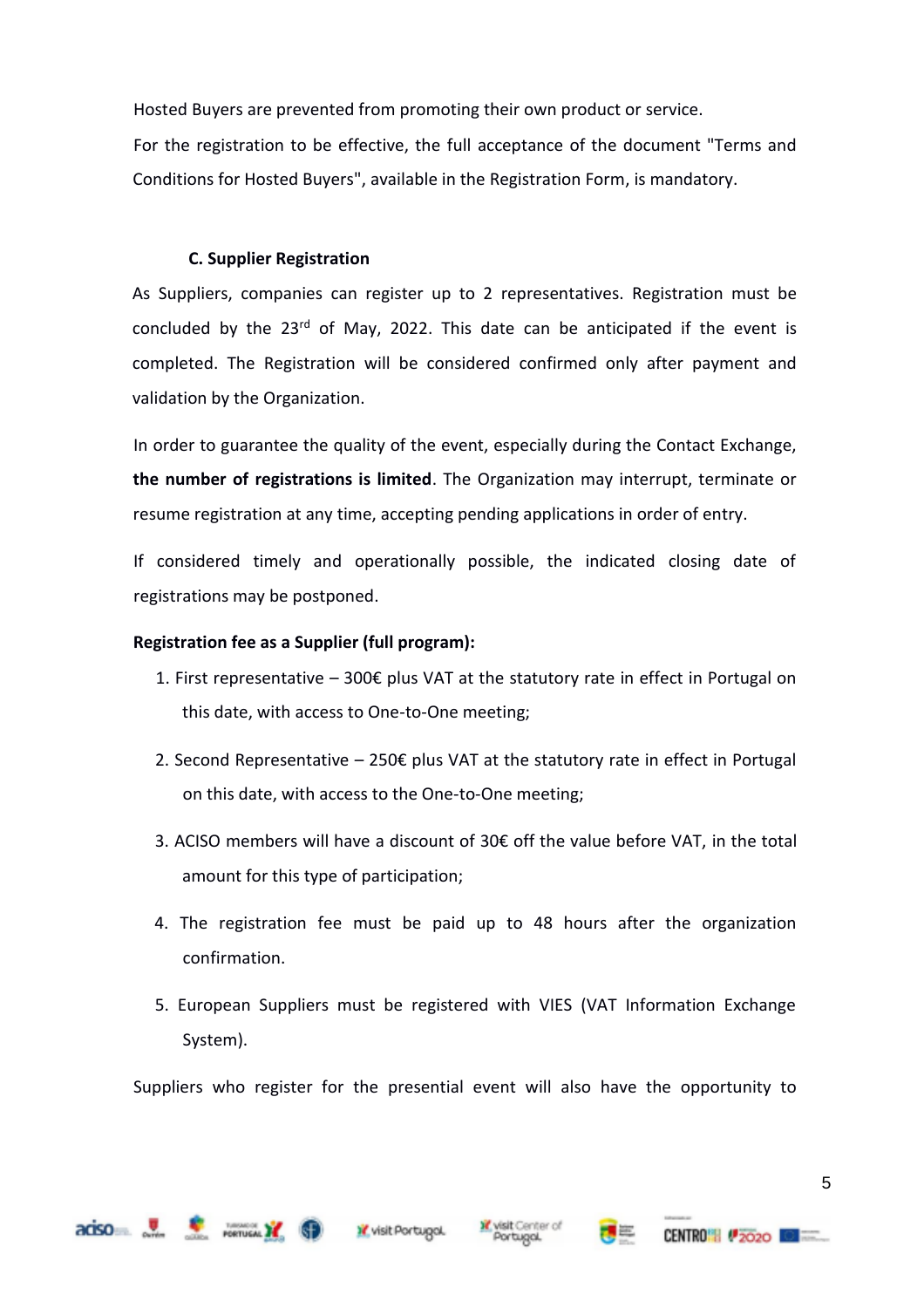participate in the One-to-One Online meetings, to be held on June 25<sup>th</sup>, 2022.

### **Services included as a Supplier***:*

- Participation in the Conference and the One-to-One meetings for **1 or 2 participants (maximum)**;
- Meals: Business lunch on the Workshops days (23<sup>rd</sup> and 24<sup>th</sup> of June) and Official Dinner of the Event;
- Database with the contacts and profiles of invited Hosted Buyers and the schedule of the One-to-One meetings.

## **D. Exhibitor Registration**

Although the Contact Exchange model is based on the contact of the Suppliers with the Hosted Buyers, there is also the possibility of exhibiting products or services at a commercial table, where promotional material can be shown and a roll up with the maximum size of 2m x 1,20m can be displayed.

Registration must be concluded by the  $23<sup>rd</sup>$  of May, 2022. This date can be anticipated if the event is completed. The Registration will be considered confirmed only after payment and validation by the Organization.

Exhibitors have the following categories:

## 1. **Exhibitor with access to One-to-One meetings**

Includes the presence of two persons. One for the One-to-One meetings and one to supervise/ take care of the exhibition table, so that the presentation of the product / service on display can be ensured. This second person does not have meeting access. It is, however, possible for the company/entity to register a third person to participate in the One-to-One meetings upon payment of the respective registration.

## 2. **Exhibitor without access to One-to-One meetings**

Includes the presence of a single person for supervision / care of the exhibition table,











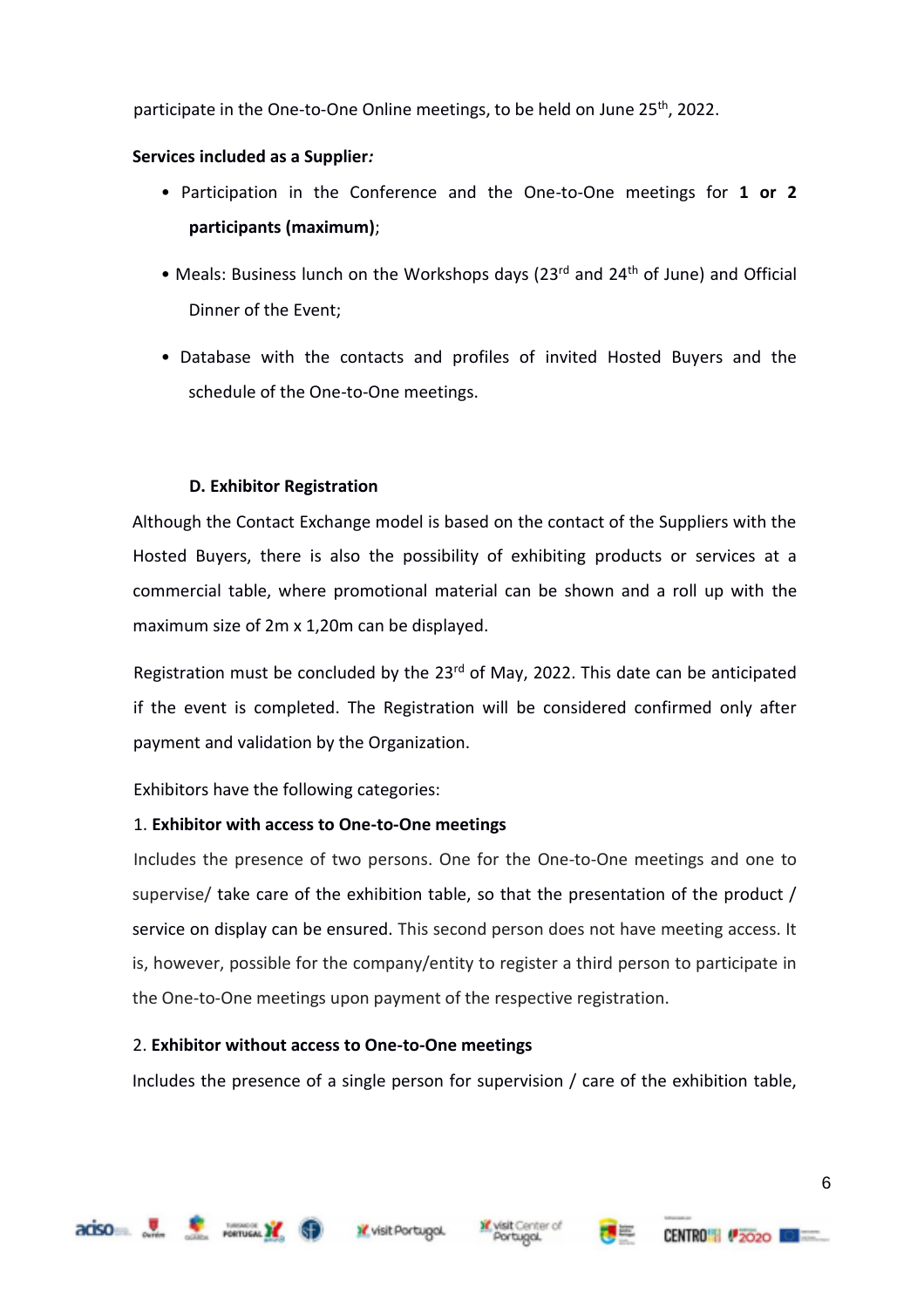so that the presentation of the product / service on display can be ensured. This person does not have access to One-to-One meetings.

Registration of trade companies, destinations, sponsors and organizing entities is encouraged.

This space will run alongside the contact exchange.

The organization reserves the right to invite sponsors and national and/or international entities that are considered relevant and to which it assigns an institutional table in this space.

#### **Registration fee as an Exhibitor:**

#### **Exhibitor with access to One-to-One meetings**

- **1.** Registration fee of 600  $\epsilon$  plus VAT at the statutory rate in effect in Portugal on this date (includes 2 participants: one for the One-to-One meetings and one without access to One-to-One meetings to stay at the table);
- **2.** Possibility of registration of a third participant for the amount of 250 € plus VAT at the legal rate in effect in Portugal, to access to One-to-One meeting;
- **3.** ACISO members will have a discount of 30€ off the amount before VAT, in the total value for this type of participation.

#### **Exhibitor with access to One-to-One meetings registration includes:**

- Enrollment in the full program of the Conference and Contact Exchange for **2 or 3 participants (maximum);**
- Table (aprox. dim. 0,80m x 1,20m);
- 3 chairs:
- Possibility of roll up placement (aprox. max. dim. 2m x 1,20m) that does not exceed the width of the table;
- Possibility of distribution of an advertising flyer in the participant folder, which must be handed to the Organization up to the  $1<sup>st</sup>$  of June, 2022.



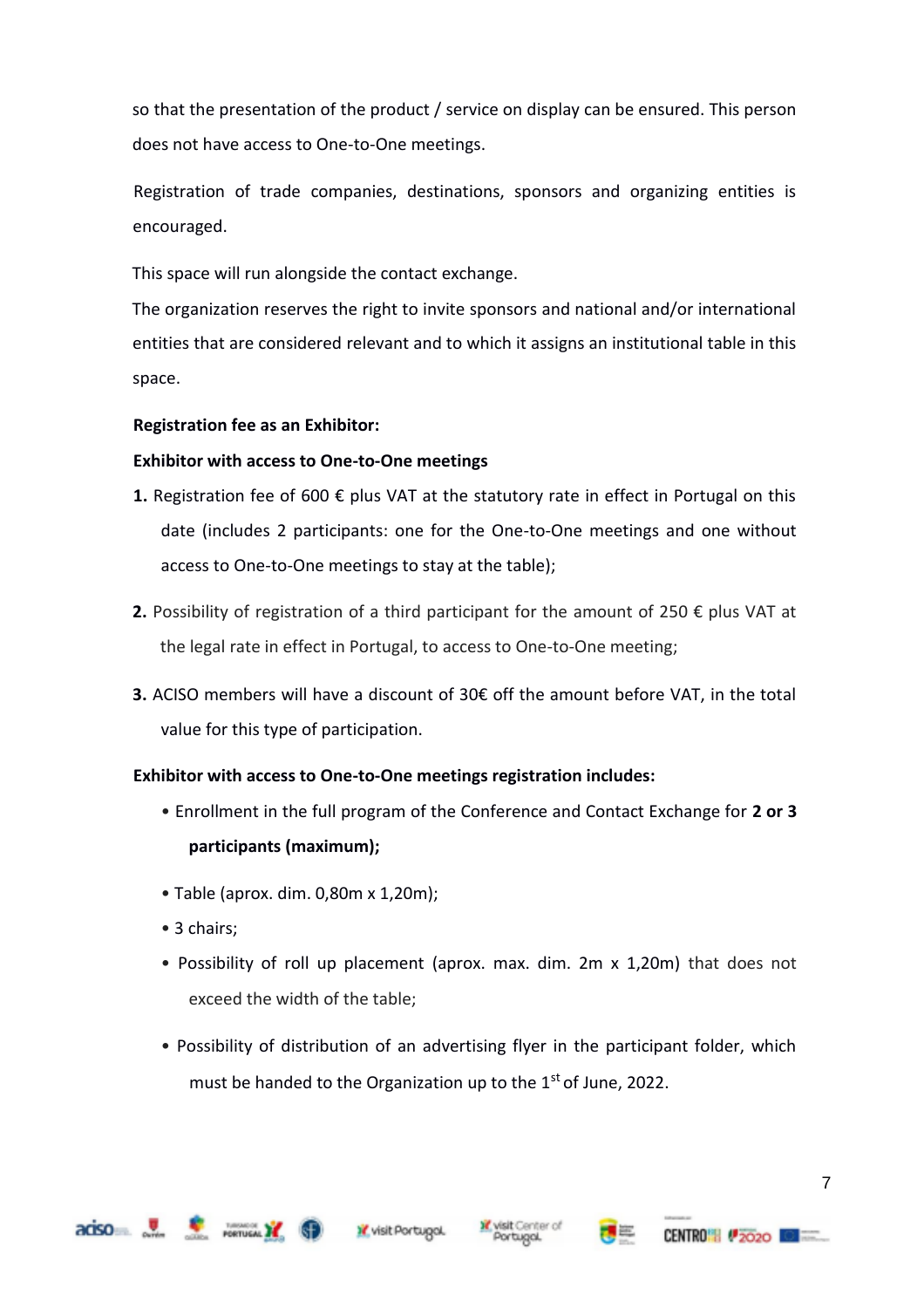- Meals: Business lunch on the Workshops days (23rd and 24<sup>th</sup> of June) and Official Dinner of the Event;
- Database with the contacts and profiles of invited Hosted Buyers and the schedule of the One-to-One meetings.

#### **Exhibitor without access to One-to-One meetings**

1. Registration fee of 300  $\epsilon$  plus VAT at the statutory rate in effect in Portugal on this date (includes 1 participant stay at the table, without access to One-to-One meetings);

2. Possibility of registration of a second participant for the amount of 150  $\epsilon$  plus VAT at the statutory rate in effect in Portugal, to stay at the table without access to One to-One meetings.

3. ACISO members will have a discount of 30€ off the amount before VAT, in the total value for this type of participation.

#### **Exhibitor without access to One-to-One meetings registration includes:**

- Enrollment in the full program of the conference and Exhibitor space for **2 participants (maximum);**
- Table (aprox. dim. 0,80m x 1,20m);
- 3 chairs:
- Possibility of roll up placement (aprox. max. dim. 2m x 1,20m) that does not exceed the width of the table;
- Possibility of distribution of an advertising flyer in the participant folder, which must be handed to the Organization up to the  $1<sup>st</sup>$  of June, 2022.
- Meals: Business lunch on the Workshops days (23<sup>rd</sup> and 24<sup>th</sup> of June) and Official Dinner of the Event.
- Database with the contacts and profiles of invited Hosted Buyers.





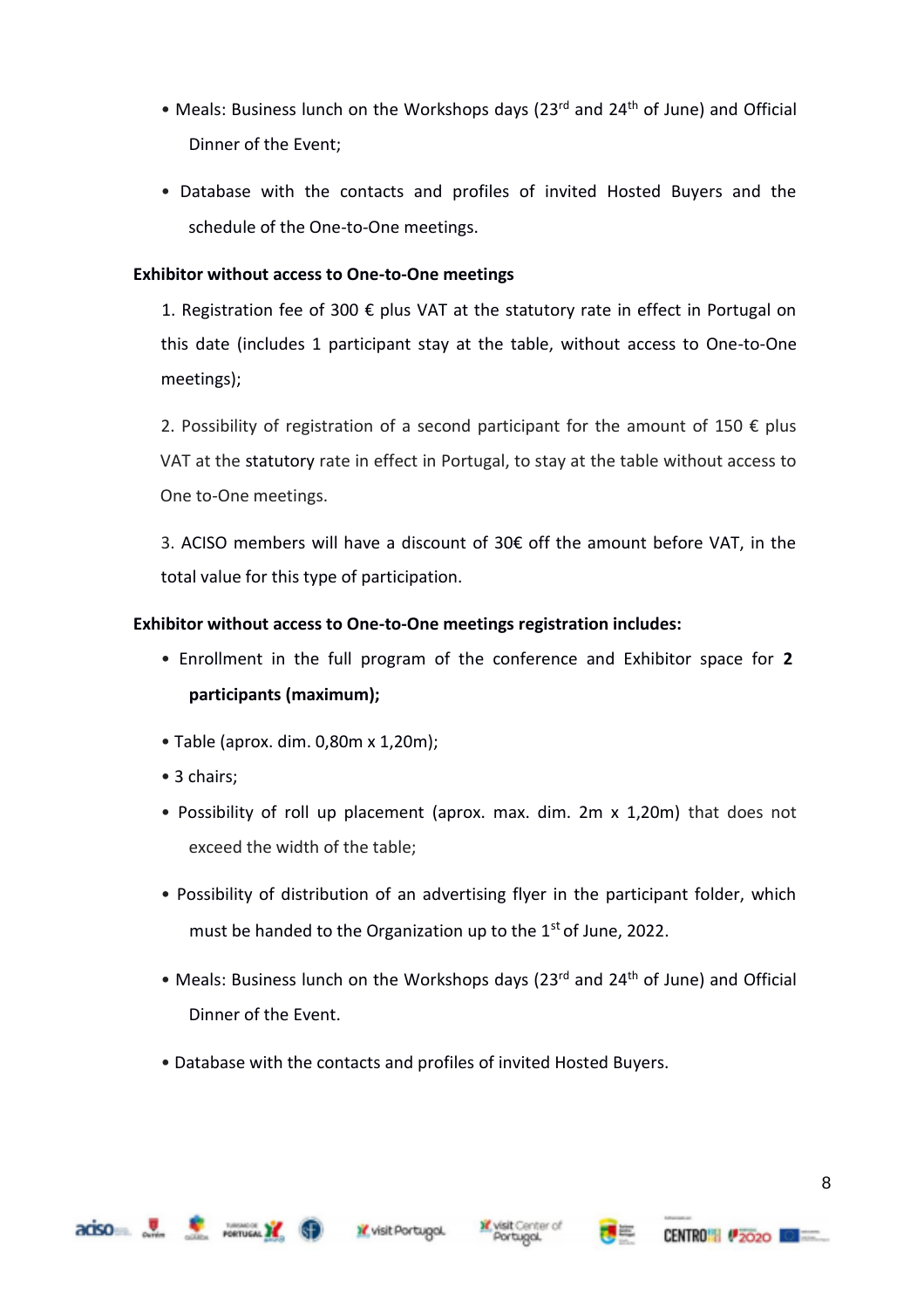## **CONTACT EXCHANGE WORKING MODEL**

The Contact Exchange will be strictly directed to professionals registered in the following categories: Hosted Buyers, Suppliers and Exhibitors with access to One-to-One meetings.

The afternoon of the  $23<sup>rd</sup>$  of June and the day of the  $24<sup>th</sup>$  of June will be dedicated to the Contact Exchange session with the presence of international Religious Tourism operators (as a reference, the 2020 edition – last physical- counted on 133 Hosted Buyers, originating from 39 countries).

Every Hosted Buyer will have a seat at a table where s/he will be available to meet the Suppliers and Exhibitors. Hosted Buyers are required to take part in the pre-scheduled meetings for 23rd and 24th of June. If Hosted Buyers are also engaged in *incoming*, they won't be allowed to promote this activity during the One-to-One meetings, nor can they provide any promotional material relative to it. If Hosted Buyers do not attend all meetings or if they do not present as outgoing operators, they will be penalized with the exclusion of participation in future editions.

June 25<sup>th</sup> will be reserved for One-to-One Online meetings, on a platform developed for this purpose, in order to extend the possibility of professional contacts by Suppliers with Hosted Buyers participating in the X IWRT only in virtual format.

#### **All the meetings are pre-scheduled.**

**Each meeting will last 15 minutes. This time limit must be respected by all Hosted Buyers and Suppliers/Exhibitors. It is not allowed to extend the meeting time.**

Every participant (Hosted Buyer, Supplier and Exhibitor with access to One-to-One meetings) will be given a username and password, which will allow them to choose their partners for meetings by order of preference.

The meeting options must be set **between the 3 rd and 7 th of June, 2022**. After this









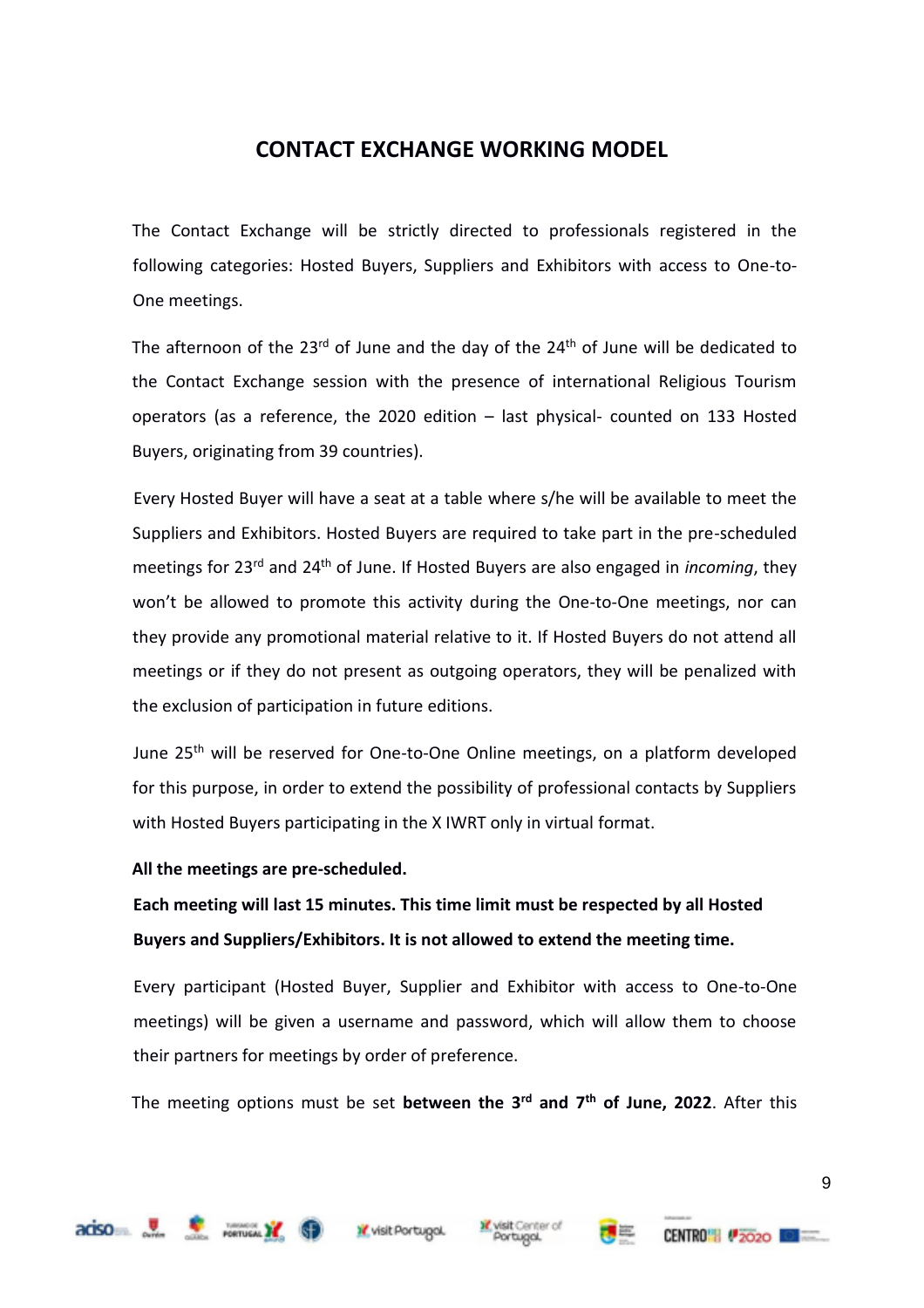period, the meetings will be randomly defined. On the **15th of June**, every participant will receive an email with the order of the meetings.

The list of meetings of each participant will be produced by Instituto Politécnico de Leiria (IPL), responsible for the algorithm which generates and orders the preferences, making an optimal match between the Hosted Buyers and the Suppliers/Exhibitors' choices.

**The Organization does not guarantee that the meetings requested by the participants will be scheduled by the system, given the time limits and the preferences of the participants. The Organization does not guarantee that Supplier or Hosted Buyers honor their agenda, even though it penalizes Hosted Buyers who do not attend their meetings.** 

All necessary measures are going to be taken in consideration to minimize the exposure risk to Covid-19 virus, those are going to be defined and in permanent actualization on the website [www.iwrt.pt.](http://www.iwrt.pt/)

## **EUROPEAN HEALTH INSURANCE CARD (EHIC)**

The Organization strongly advices that all European participants (Hosted Buyers, Suppliers or Exhibitors) are holders of the European Health Insurance Card, in particular those from:

• Germany, Austria, Belgium, Bulgaria, Cyprus, Denmark, Slovenia, Estonia, Greece, Spain, Finland, France, Hungary, Ireland, Italy, Latvia, Lithuania, Luxembourg, Malta, the Netherlands, Poland, Portugal, United Kingdom, Czech Republic, Slovak Republic, Romania, Sweden, Iceland, Liechtenstein, Norway and Switzerland.

This card is free, individual and ensures the provision of public sector health care when a beneficiary of a social security system in these countries temporarily leaves this space, whether for reasons of vacation or business trips, as is the case with the IWRT. However, this card does not cover expenses related to possible SARS-COV-2 infections